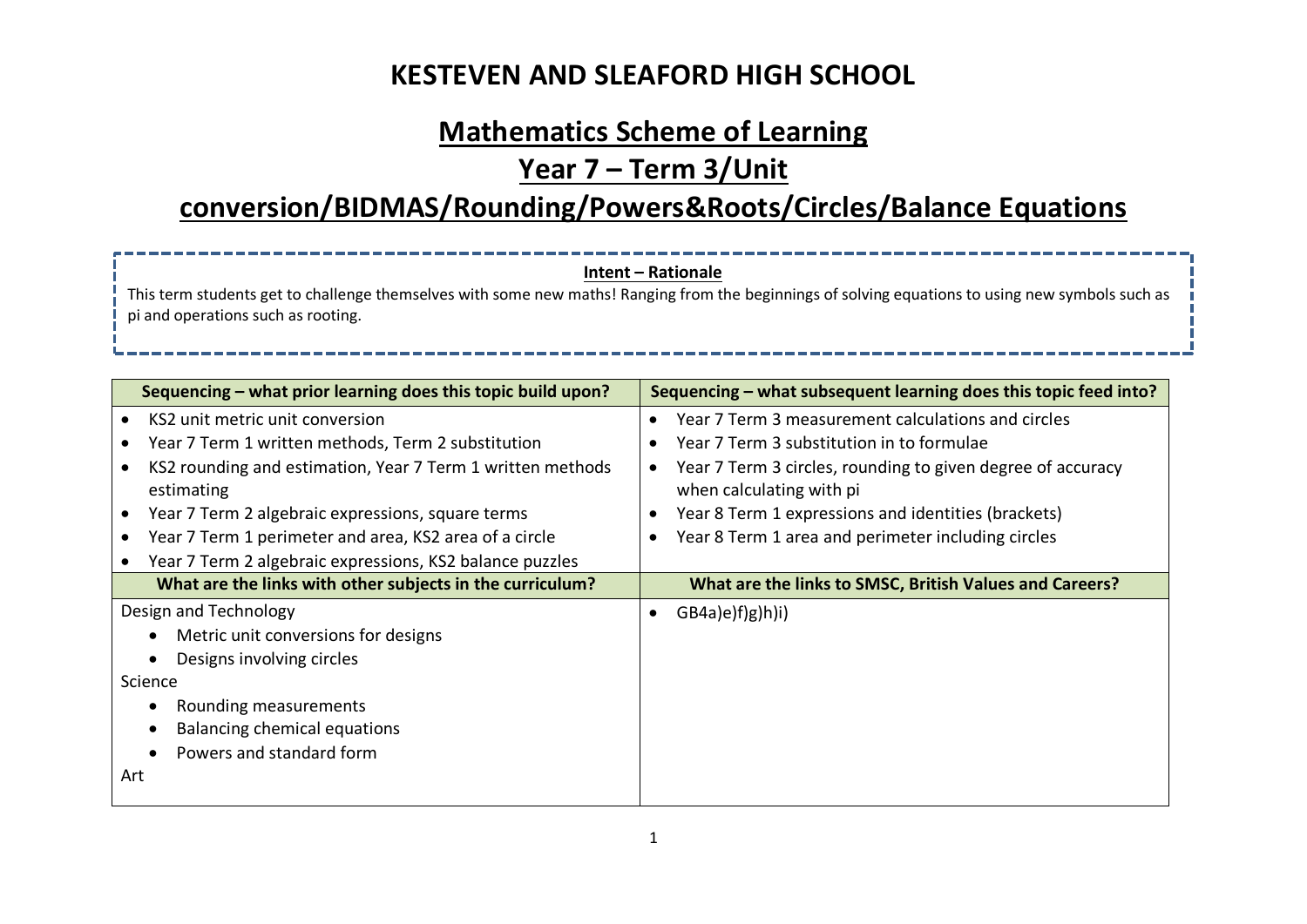| Appreciation of shape and their properties for creating<br>images                                                        |                                                                                                                                                                                              |
|--------------------------------------------------------------------------------------------------------------------------|----------------------------------------------------------------------------------------------------------------------------------------------------------------------------------------------|
| What are the opportunities for developing literacy skills and<br>developing learner confidence and enjoyment in reading? | What are the opportunities for developing mathematical skills?                                                                                                                               |
| Infinite Powers: The Story of Calculus - The Language of the<br>Universe - Steven Strogatz                               | It is important students set out the workings vertically in<br>solving balance equations and that teachers use the language<br>of "inverse" operations to "both sides" to keep the equations |
| Storybook Math - Simple Equations - Mark Gregory                                                                         | "balanced". Avoid language such as "put on the other side"                                                                                                                                   |
| The Simpsons and Their Mathematical Secrets – Simon Singh                                                                |                                                                                                                                                                                              |
| Sir Cumference and the Dragon of Pi by Cindy Neuschwander                                                                |                                                                                                                                                                                              |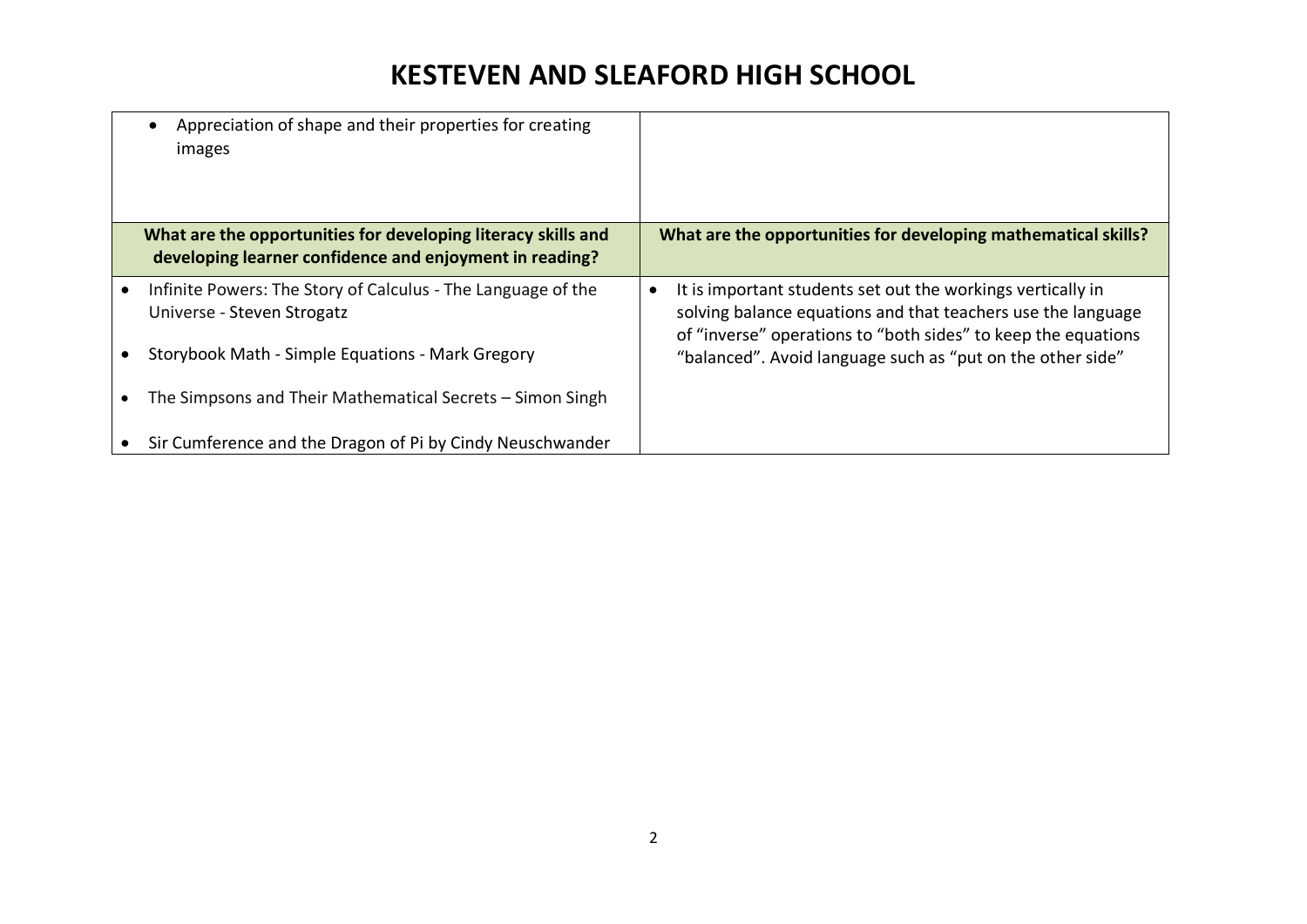# **Mathematics Scheme of Learning Year 7 – Term 3**

#### **Intent – Concepts**

| What knowledge will students gain and what skills will they develop as a consequence of this topic?                                          |  |  |
|----------------------------------------------------------------------------------------------------------------------------------------------|--|--|
| <b>National Curriculum references:</b>                                                                                                       |  |  |
| Use compound units such as speed, unit pricing and density to solve problems, use standard units of mass, length, time, money and other      |  |  |
| measures, including with decimal quantities                                                                                                  |  |  |
| Use conventional notation for the priority of operations, including brackets, powers, roots and reciprocals, recognise and use relationships |  |  |
| between operations including inverse operations                                                                                              |  |  |
| Round numbers and measures to an appropriate degree of accuracy [for example, to a number of decimal places or significant figures]          |  |  |
| Use integer powers and associated real roots (square, cube and higher), recognise powers of 2, 3, 4, 5 and distinguish between exact         |  |  |
| representations of roots and their decimal approximations                                                                                    |  |  |
| Calculate and solve problems involving: perimeters of 2-D shapes (including circles), areas of circles and composite shapes                  |  |  |
| Use algebraic methods to solve linear equations in one variable (including all forms that require rearrangement)                             |  |  |
| Know                                                                                                                                         |  |  |
| Convert between different metric measurements. Convert between imperial and metric measurements. Use a conversion graph.                     |  |  |
| Know square numbers 1-15 and cube numbers 1-5. Round to the nearest multiples of 10 and decimal places. Use BIDMAS in calculations.          |  |  |
| Know the parts of a circle. Know and use the formula for area of a circle and circumference of a circle.                                     |  |  |
| Solve balance equations. Solve one step and two step linear equations (no brackets, term 1 year 8).                                          |  |  |
| <b>Apply</b>                                                                                                                                 |  |  |
| Conversion graph to convert distance and money in context questions. Which is bigger? Smaller? Comparing measurements with different         |  |  |
| units.                                                                                                                                       |  |  |
| Measurement calculations.                                                                                                                    |  |  |
| Circle context problems.                                                                                                                     |  |  |
| Form and solve linear equations e.g. I'm thinking of a number                                                                                |  |  |
| <b>Extend</b>                                                                                                                                |  |  |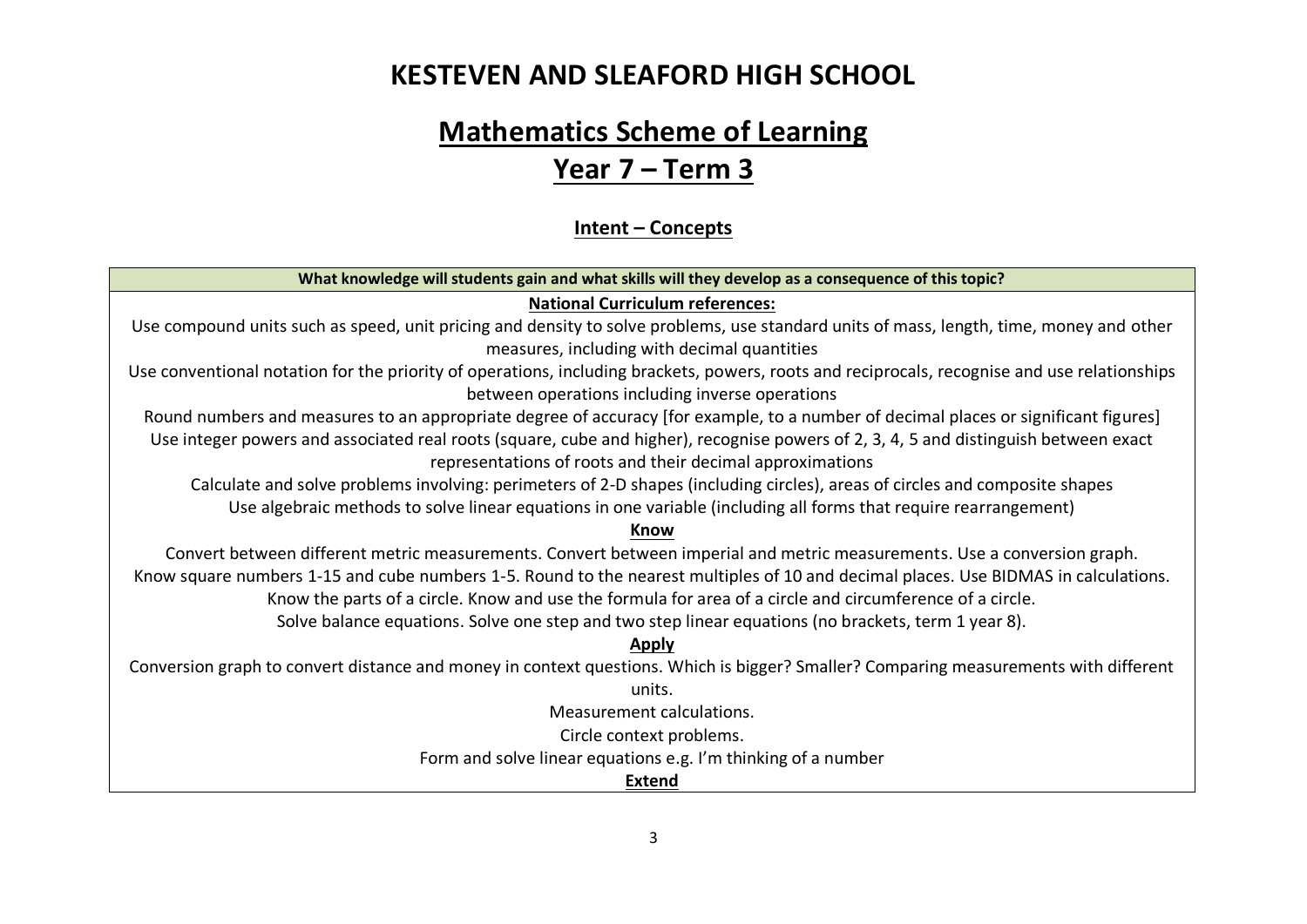| Comparing measurement sizes using inequalities<br>BIDMAS problems with squares and cubes<br>Fraction of a circle e.g. semi-circle and $\frac{1}{4}$ circle – area only. Compound shapes with circle parts.<br>Form and solve two step linear equations                                                                                                                                                                                                                                                                                                           |                                                                                                                                                                                                                                                                               |  |  |  |
|------------------------------------------------------------------------------------------------------------------------------------------------------------------------------------------------------------------------------------------------------------------------------------------------------------------------------------------------------------------------------------------------------------------------------------------------------------------------------------------------------------------------------------------------------------------|-------------------------------------------------------------------------------------------------------------------------------------------------------------------------------------------------------------------------------------------------------------------------------|--|--|--|
| What subject specific language will be used and developed in this<br>topic?                                                                                                                                                                                                                                                                                                                                                                                                                                                                                      | What opportunities are available for assessing the progress of<br>students?                                                                                                                                                                                                   |  |  |  |
| Unit, measurement, metric, imperial, centimetre, kilometre, metre,<br>millimetre, inch, foot, yard, litre, millilitre, capacity, length,<br>distance, miles, kilogram, grams, pounds, stones, ounces, weight,<br>mass, conversion, convert, equivalent.<br>Square number, square root, cube number, cube root, power,<br>indices, index, multiply, calculation<br>Circle, semi-circle, circumference, radius, diameter, tangent, chord,<br>segment, sector, arc, centre, area, pi, compound.<br>Equation, linear, balance, equivalent, inverse operation, solve. | • End of term unit test<br>Mid Term marking targets<br>Units – what do we see measured in imperial (e.g. distance on<br>signs, weight of babies) or in metric (bottles of coke)<br>Common misconceptions:<br>Confusing formula for area of circle and circumference of circle |  |  |  |

| <b>Unit Conversion</b>             |  |  |
|------------------------------------|--|--|
| Convert between different metric   |  |  |
| measurements                       |  |  |
| Convert between different units of |  |  |
| measurement                        |  |  |
| Interpret a conversion graph       |  |  |